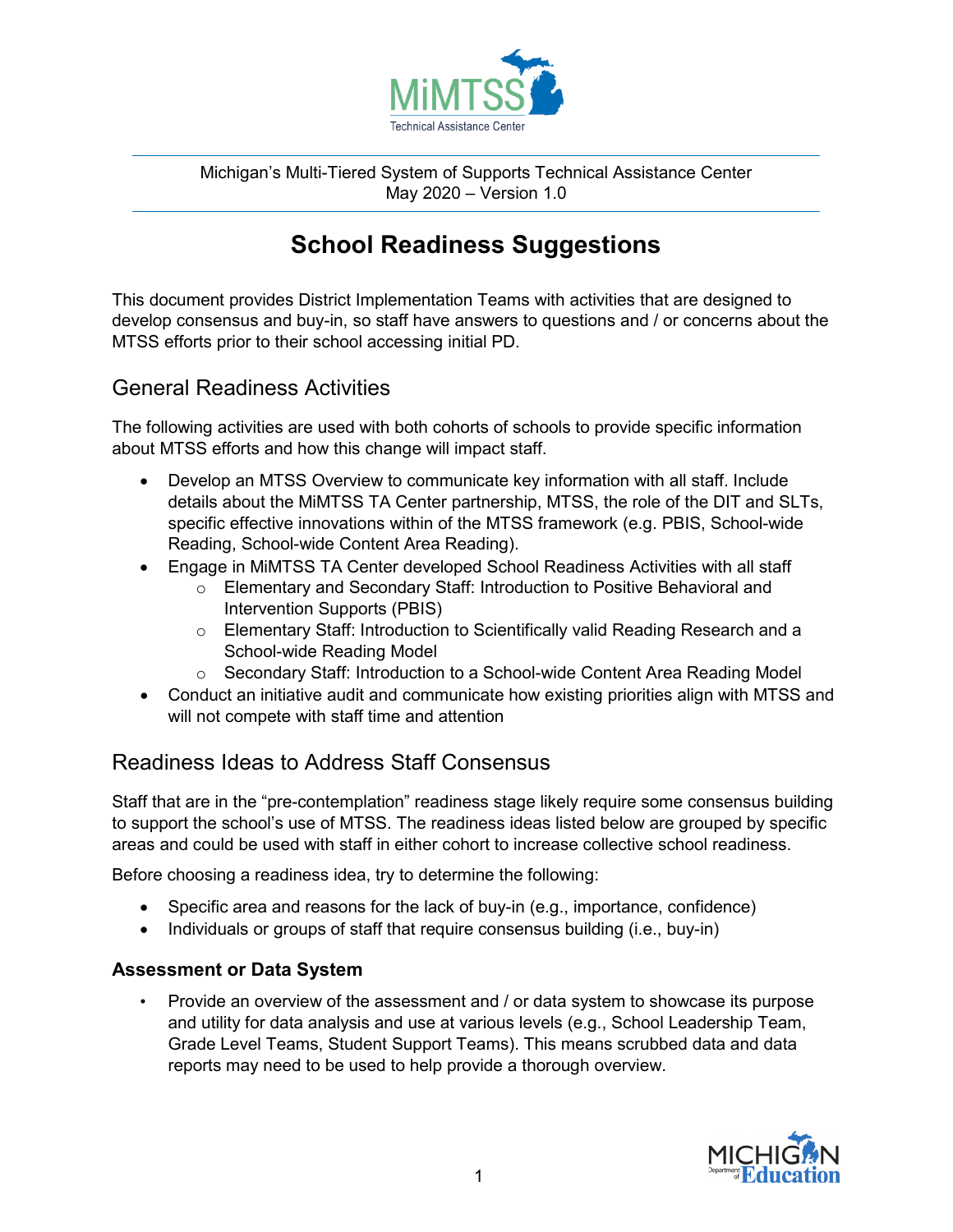- Explain common misrules and misunderstandings about the assessment, measures that encompass the assessment, and data system.
- Demonstrate how the use of the assessment and / or data system will add value to the existing assessments and data systems used at the district, school, or grade level. This may require identifying how existing assessments and / or data systems do not provide the necessary information for either district, school, grade level, or individual student problem solving.
- Describe how the current assessments and / or data systems do not have the ability to provide the needed information the new assessments and / or data systems will be able to provide to the district and schools.
- Share information about the length of time it will take to administer the assessment or enter information into the data system if there is concern the additional assessment and data system use will take too much time away from instruction.
- Outline ways the district will support the school leadership and staff to successfully administer, score, and use the assessment data.

#### **PBIS**

- Share testimonials from other teachers, staff, or leaders about the benefits of implementing PBIS. It is important to try as much as possible to match the testimonials to the roles of the individuals that require additional consensus building.
- Discuss the school and district's needs to address behavior supports and reasons why PBIS was the best option.
- Outline how PBIS is addressed in state and federal legislation.
- Explain how the work of the SLT will be to lead the installation and implementation of PBIS components with feedback from staff. For example, the School Leadership Team takes the lead in many aspects of the PBIS non-classroom activities while seeking input and feedback along the way from all staff. If a teacher is not supportive of PBIS it might be because the person believes they are going to be responsible for the bulk of the installation work or they are concerned they will not have a voice in the work because they are not a member of the SLT.
- Collect or share student perceptions of safety at school (e.g., on the playground, common areas, bathroom, during passing times, on the bus). Based on the data, identify how PBIS implementation will help students feel safer in those areas.
- Explain common misrules and misunderstandings about PBIS.
- Share example PBIS products from schools with similar demographics to demonstrate the feasibility of implementation.
- Share student outcome data from schools with similar demographics.
- Outline how PBIS implementation spans across all three tiers. Its implementation will increase instructional time and will also help address behavioral needs of struggling learners.

## **School-Wide Reading Model**

#### *Elementary Focus*

• Outline the MiMTSS TA Center reading professional learning series, which focuses on systems to support staff using their reading program. Provide a few examples of the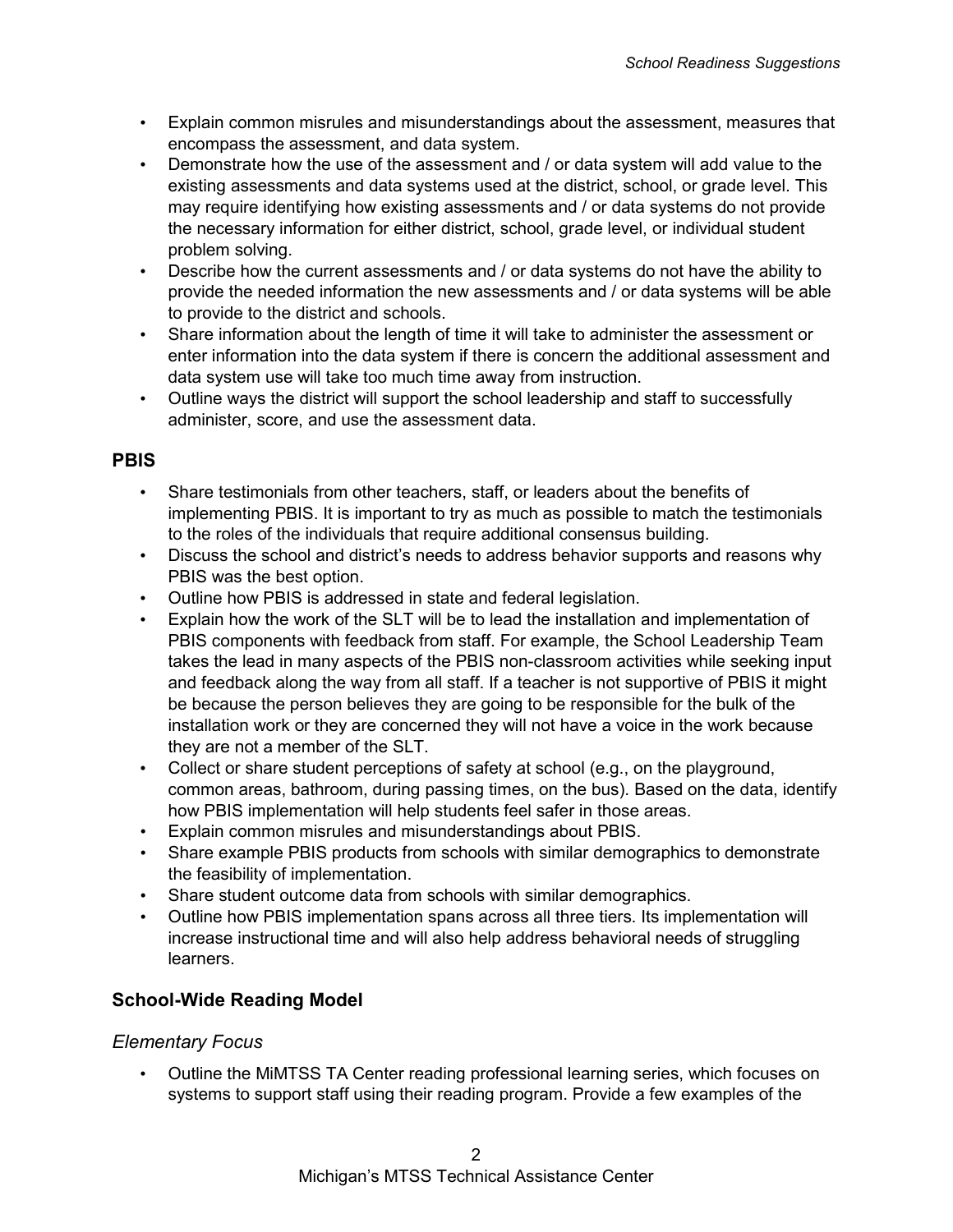systems like the 90-minute reading block and assessment system to ensure data are collected, scored, and analyzed on a regular basis.

- Outline how the components of a School-Wide Reading Model align with the Third-Grade Reading Law and other state literacy priorities / efforts.
- Describe how the implementation of a School-Wide Reading Model will add value to teachers' use of their reading program, practices, and assessments.
- Explain common misrules and misunderstandings about the implementation of a School-Wide Reading Model, Big Ideas of Reading, and explicit instruction.
- Share example products from schools with similar demographics to help people see how a School-Wide Reading Model component could look within their school.
- Share testimonials from other school leaders, teachers, and staff outlining the benefits of implementing the components of a School-Wide Reading Model.
- Engage in shared reading with individuals to deepen their knowledge of Scientifically Based Reading Research (SBRR) using articles and / or book chapters.

## *Secondary Focus*

- Explain the MiMTSS TA Center secondary reading professional learning series, which focuses on the implementation of a School-Wide Content Area Reading Model. This means that common strategies are used across core subject areas to ensure students know the vocabulary that appears in their textbooks and classes can summarize what they read, and overall, can better understand what they are learning in class.
- Describe how the implementation of a School-Wide Content Area Reading Model will add value to the needs of the school and expressed needs of teachers.
- Explain common misrules and misunderstandings about the implementation of a School-Wide Content Area Reading Model, Big Ideas of Adolescent Reading, and explicit instruction.
- Share example products from schools to help people see how that concept could look within their school. The products should include a School-Wide Content Area Reading Implementation Plan and examples of the teacher-created resources for content area reading strategies (e.g., SQ3R, text summarization).
- Share testimonials from other school leaders, teachers, and staff outlining the benefits of implementing the components of a School-Wide Content Area Reading Model.
- Engage in shared reading with individuals to deepen their knowledge of strategies needed to improve adolescent readers.

# Readiness Ideas for Cohort 2 Schools

Schools selected to wait until January of Year 2 to engage in the MTSS scope and sequence will need to plan for addressing readiness of school staff to begin installation the following year.

Consider using this gift of time to have cohort 2 school staff understand how the components of a MTSS framework (see Effective Innovation alignment document example for the listing of the components) will add value to the effectiveness of the current school / district priorities. In addition, suggestions for the timeline and focus of readiness work with cohort 2 schools are listed below.